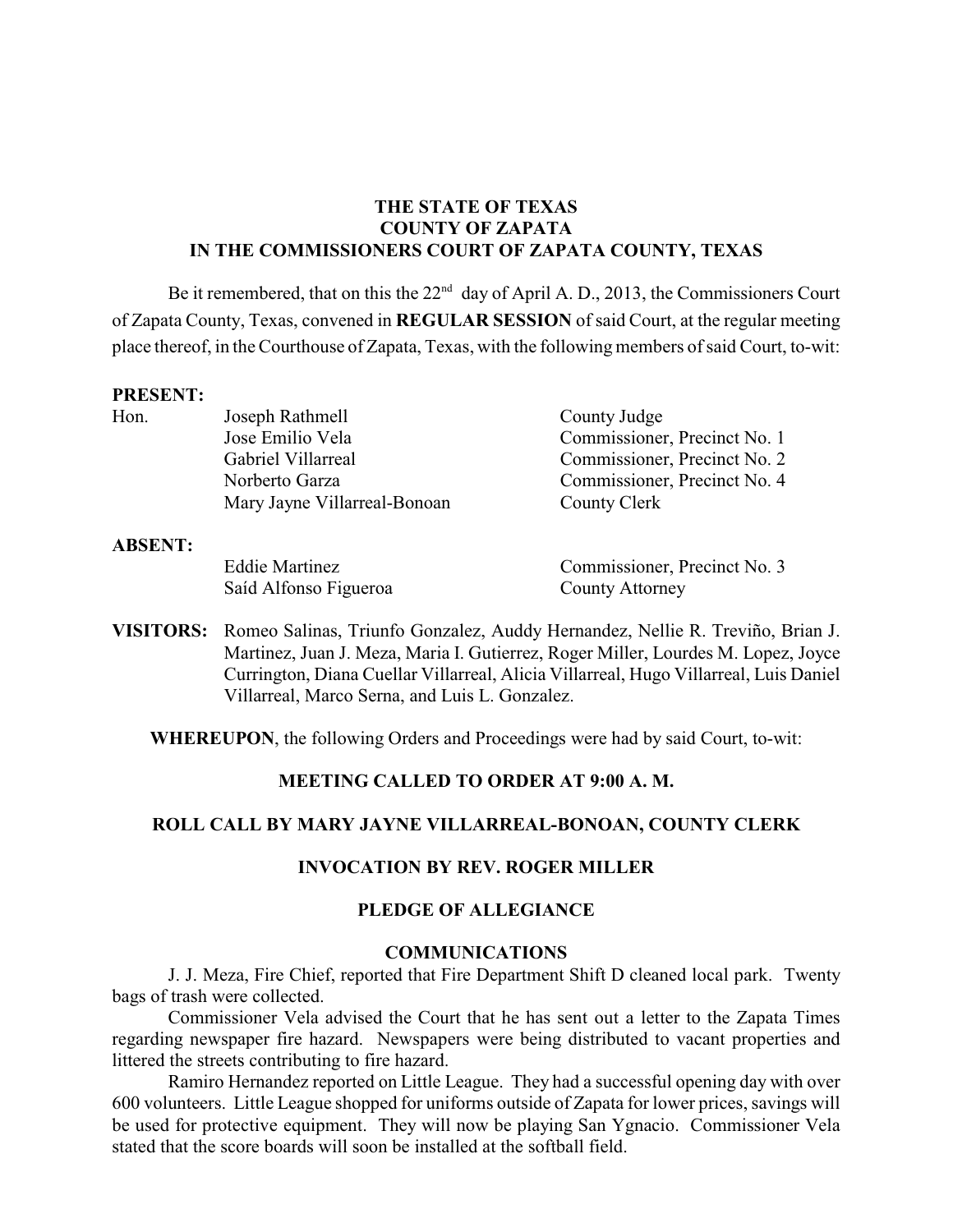Mr. Hernandez also reported on the Kid's Café. There is 100% enrollment. Changes were made in San Ygnacio. None active members are not covered by liability insurance. Mr. Hernandez also stated that he would like to add the Boys and Girls Club and Kid's Café logo to the building.

Auddy Hernandez, from the County Judges Office, informed the Court that the new mail machine has arrived. Mail machines will be picked up from the respective offices.

#### **ORDER APPROVING INVOICES**

Motion was made byCommissioner Vela, seconded by Commissioner Villarreal, to approve invoices as presented by Triunfo Gonzalez, County Auditor.

The above motion, being put to a vote, was approved by the affirmative vote of all members of the Court.

### **ORDER APPROVING CHECKS ISSUED**

Motion was made by Commissioner Vela, seconded by Commissioner Garza, to approve checks issued as requested by Hon. Romeo Salinas, County Treasurer.

The above motion, being put to a vote, was approved by the affirmative vote of all members of the Court.

### **ORDER TO APPROVE AGREEMENT WITH LMJ IMAGING SERVICES (OPEN MRI, INC.) FOR USE OF COUNTY LOT PARKING LOT BEHIND COUNTY CLINIC TO PROVIDE OPEN MRI SERVICES**

Motion was made byCommissioner Vela, seconded by Commissioner Villarreal, to approve agreement with LMJ Imaging Services (Open MRI, Inc.) for the use of the county lot parking lot behind the County Clinic to provide open MRI and consult with County Attorney to draw contract services as requested by Hon. Joe Rathmell, County Judge.

The above motion, being put to a vote, was approved by the affirmative vote of all members of the Court.

### **ORDER APPROVING MEMORANDUM OF AGREEMENT BETWEEN ZAPATA COUNTY INDEPENDENT SCHOOL DISTRICT, LAREDO COMMUNITY COLLEGE, AND TEXAS A & M INTERNATIONAL UNIVERSITY FOR OPERATION OF ZAPATA TECHNICAL AND ADVANCED EDUCATIONAL CENTER**

Motion was made by Commissioner Garza, seconded by Commissioner Villarreal, to approve Memorandum of Agreement between Zapata County Independent School District, Laredo Community College, and Texas A & M International University for the operation of the Zapata Technical and Advanced Educational Center (ZTAC), pending approval by County Attorney, as requested by Hon. Joe Rathmell, County Judge.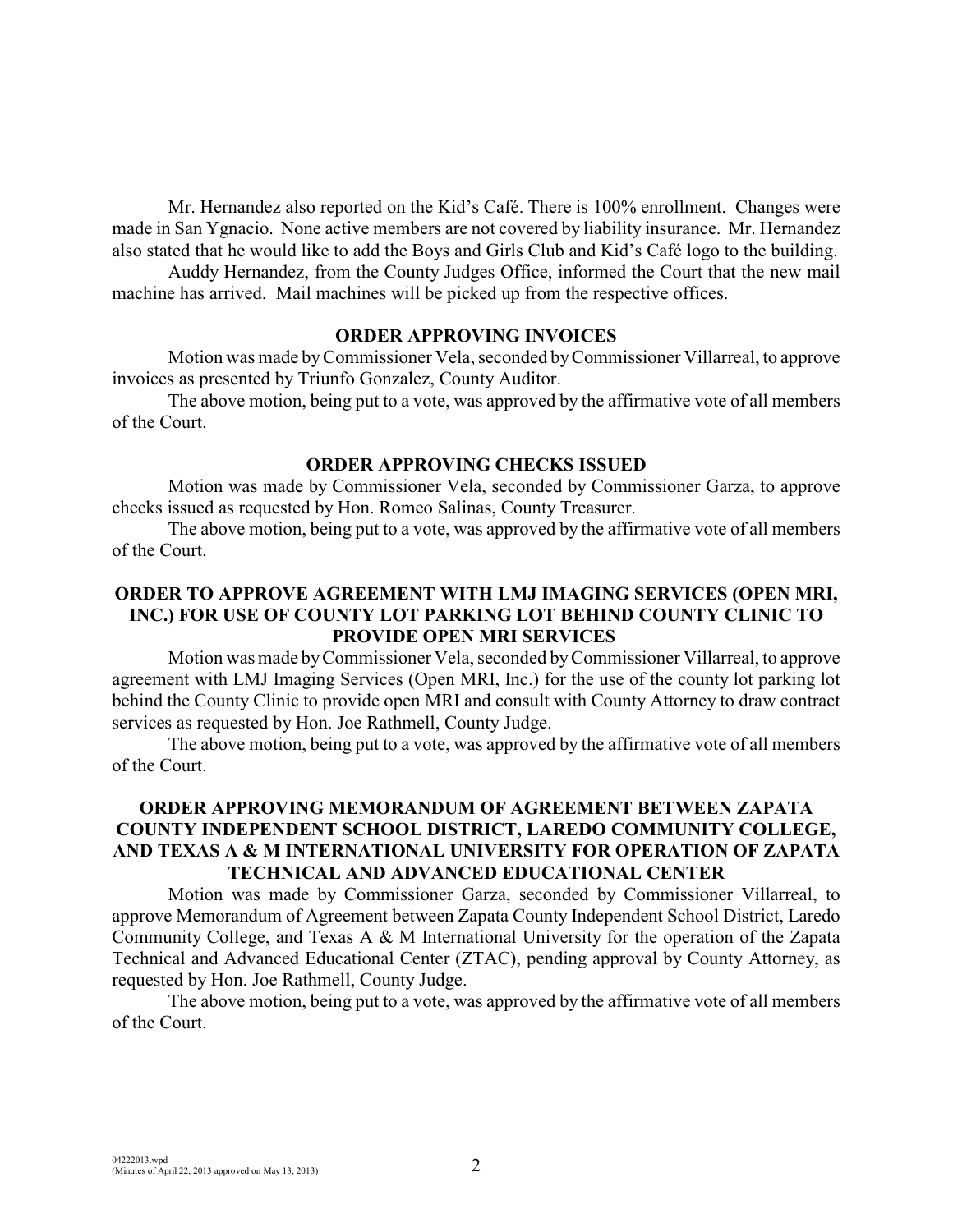#### **ORDER TO TABLE TEXAS DEPARTMENT OF TRANSPORTATION OFFER REGARDING VELEÑO BRIDGE PROJECT LIFT STATION**

Motion was made by Commissioner Vela, seconded by Commissioner Villarreal, to table the Texas Department of Transportation offer regarding the Veleño Bridge Project Lift Station as requested by Hon. Joe Rathmell, County Judge.

The above motion, being put to a vote, was approved by the affirmative vote of all members of the Court.

### **ORDER APPROVING DESIGNATION OF AVAILABLE LOPEÑO CENTER BUILDING AS STUDY CENTER FOR COMMUNITY SCHOOL CHILDREN AND ASSIST THEM WITH HOMEWORK AND OTHER SCHOOL ACTIVITIES**

Motion was made by Commissioner Villarreal, seconded by Commissioner Garza, to approve the designation of the available Lopeño Center Building as a Study Center for community school children and assist them with homework and other school activities as requested by Hon. Jose E. Vela, Commissioner Pct. 1 and Lourdes Lopez, Parent Volunteer.

The above motion, being put to a vote, was approved by the affirmative vote of all members of the Court.

### **NO ACTION WAS TAKEN ON REQUEST BY COMMISSIONER VELA AND RAMIRO HERNANDEZ TO APPROVE PROPOSAL BY ZAPATA COUNTY BOYS AND GIRLS CLUB MANAGER RAMIRO HERNANDEZ TO ASSIST IN MANAGING AND OPERATION OF THE GUADALUPE AND LILIA MARTINEZ SWIMMING COMPLEX DURING SUMMER 2013 SEASON**

### **ORDER APPROVING APPRAISALS COMPLETED BY TAC FOR ZAPATA COUNTY PROPERTIES**

Motion was made by Commissioner Garza, seconded by Commissioner Villarreal, to approve the appraisals completed by Texas Association of Counties (TAC) for Zapata County properties as requested by Nellie R. Treviño, Personnel Manager.

The above motion, being put to a vote, was approved by the affirmative vote of all members of the Court.

### **ORDER APPROVING PURCHASE OF A DIESEL PUMP FOR RAW WATER INTAKE**

Motion was made by Commissioner Vela, seconded byCommissioner Villarreal, to approve the purchase of a diesel pump for raw water intake from National Pump and Compressor in the amount of \$75,000.00 to be paid out of Water Plant budget as requested by Carlos Treviño, Water Plant Director and Manuel Gonzalez, Premier Engineering.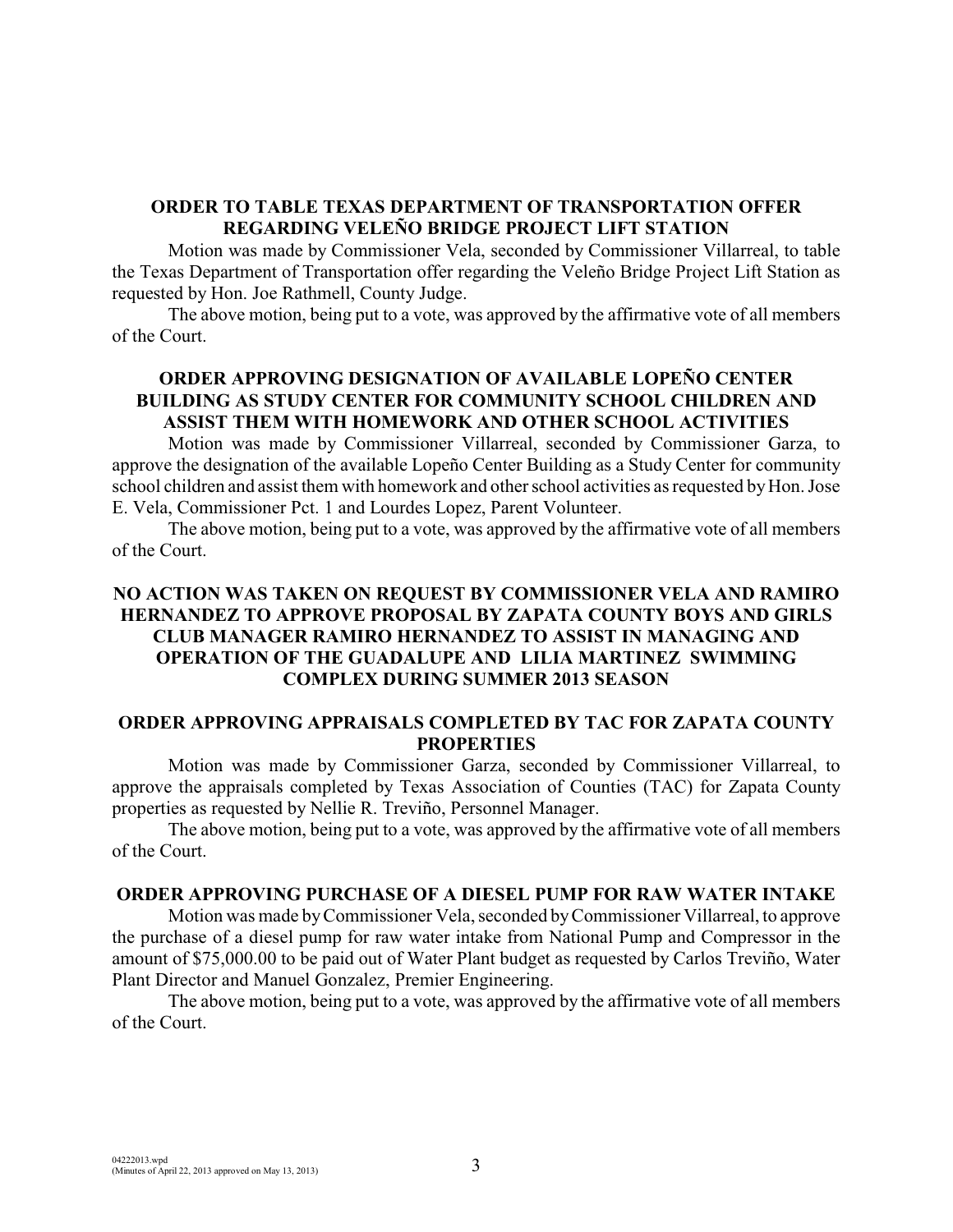### **ORDER APPROVING AMENDMENT OF DROUGHT CONTINGENCY PLAN**

Motion was made by Commissioner Vela, seconded byCommissioner Villarreal, to approve amendment of the Drought Contingency Plan as presented by Carlos Treviño, Water Plant Director and Manuel Gonzalez, Premier Engineering.

### **ORDER APPROVING RE-PLAT OF ESPERANZA FLORES SUBDIVISION**

Motion was made by Commissioner Garza, seconded by Commissioner Villarreal, to approve the re-plat of the Esperanza Flores subdivision as requested by Manuel Gonzalez, Premier Engineering.

The above motion, being put to a vote, was approved by the affirmative vote of all members of the Court.

### **ORDER APPROVING AMENDMENT OF ARM ORDINANCE PREVIOUSLY APPROVED ON APRIL 8, 2013**

Motion was made by Commissioner Garza, seconded by Commissioner Villarreal, to approve amendment of the Amusement Redemption Machine (ARM) Ordinance and charge the amount of \$750.00 per machine instead of \$1,000.00 as previously approved in Commissioners Court on April 8, 2013, as requested by Brian Martinez, Judge's Office.

The above motion, being put to a vote, was approved by the affirmative vote of all members of the Court.

# **ORDER TO PURCHASE ASSET TRACKING INVENTORY SYSTEM**

Motion was made by Commissioner Villarreal, seconded by Commissioner Garza, to approve the purchase of an Asset Tracking Inventory System as requested by Brian Martinez, Judge's Office.

The above motion, being put to a vote, was approved by the affirmative vote of all members of the Court.

### **ORDER AUTHORIZING MARIO GONZALEZ-DAVIS TO SUBMIT A CDBG PROGRAM 2013-2014 COLONIA FUND APPLICATION**

Motion was made by Commissioner Garza, seconded by Commissioner Villarreal, to authorize Mario Gonzalez-Davis to submit a CDBG Program 2013-2014 Colonia Fund application to provide first time sewer to Falcon Shores Subdivision, Block 1, 2, 3, and 4 (The Bluff) as requested by Mario Gonzalez,-Davis, Project Manager.

The above motion, being put to a vote, was approved by the affirmative vote of all members of the Court.

# **ORDER APPROVING REQUEST BY MARIO GONZALEZ-DAVIS**

Motion was made by Commissioner Garza, seconded by Commissioner Villarreal, to approve the following:

- a. A proclamation designating April as Fair Housing Month.
- b. The Fair Housing Statement
- c. The Zapata County's Policy of Nondiscrimination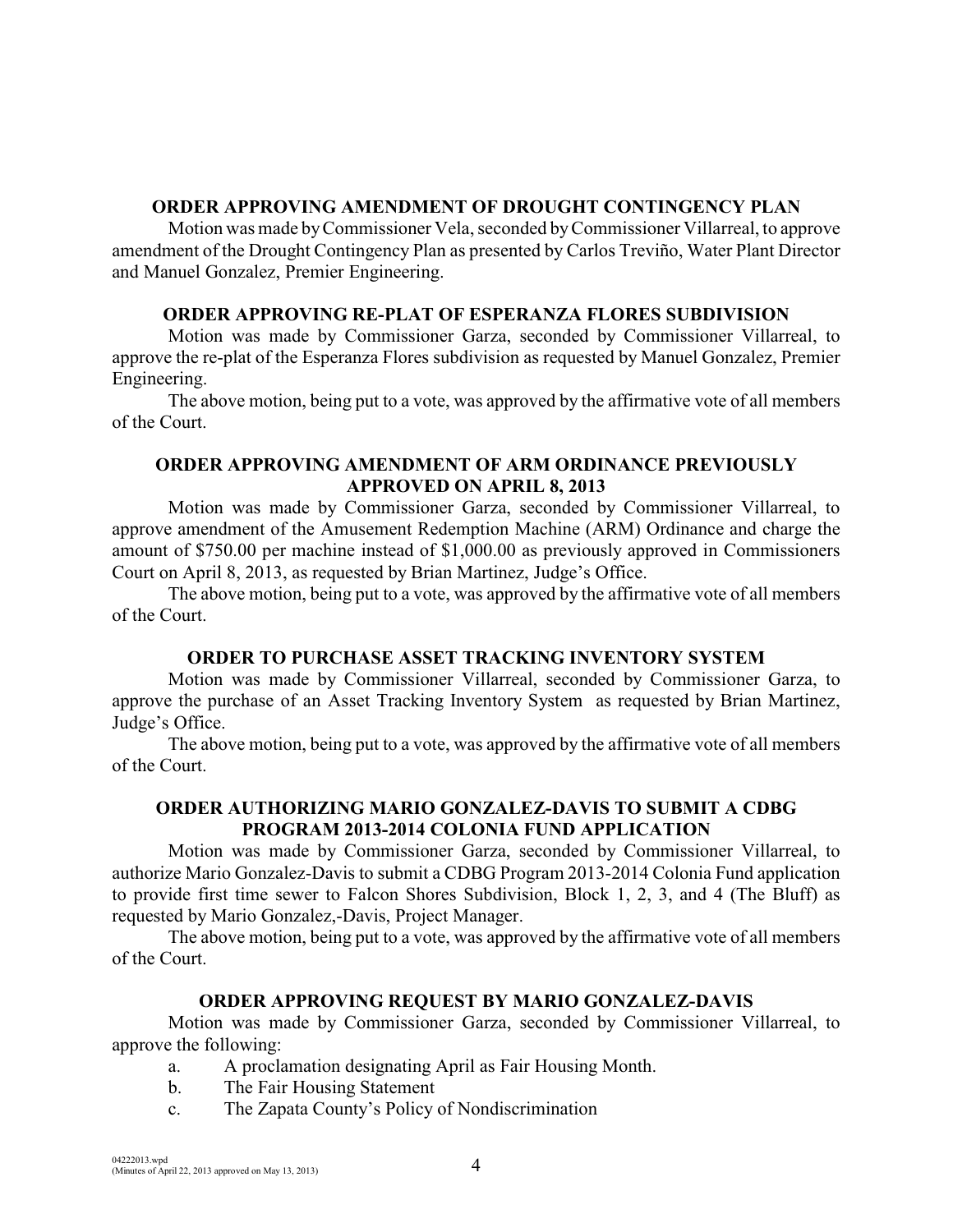- d. The Zapata County's Equal Opportunity Statement
- e. The 504 Grievance Procedures
- f. Designate Nellie R. Treviño as EEO and 504 compliance officer for Zapata
- g. A Resolution adopting Zapata County's Local Opportunity Plan

as requested by Mario Gonzalez-Davis, Environmental Director.

The above motion, being put to a vote, was approved by the affirmative vote of all members of the Court.

### **ORDER APPROVING HIRING OF ARMANDO GONZALEZ AT SAN YGNACIO LANDFILL**

Motion was made by Commissioner Vela, seconded by Commissioner Villarreal, to hire Armando Gonzalez in slot #6 San Ygnacio Landfill at \$8.20 per hour as requested by Guillermo Saenz, Environmental Director.

The above motion, being put to a vote, was approved by the affirmative vote of all members of the Court.

### **ORDER APPROVING RENTAL OF LINK BELT 210 EXCAVATOR FOR USE AT ZAPATA COUNTY ENVIRONMENTAL DEPARTMENT**

Motion was made by Commissioner Garza, seconded by Commissioner Villarreal, to approve the rental of the Link Belt 210 Excavator for use at the Zapata County Environmental Department to be paid from line item 10-595-456 Repairs and Maintenance. Monthly fee is \$11,000 depending on use of certain equipment as requested by Guillermo Saenz, Environmental Director.

The above motion, being put to a vote, was approved by the affirmative vote of all members of the Court.

### **ORDER CLARIFYING PAY FOR TEMPORARY SPECIAL PROJECTS EMPLOYEES**

Motion was made byCommissioner Vela, seconded byCommissioner Villarreal, to approve and clarify hourly pay for all temporary special projects employees and approval of hourly rate change for two employees, only Pedernal Project employees will remain employed, as requested by Romeo Salinas, County Treasurer.

The above motion, being put to a vote, was approved by the affirmative vote of all members of the Court.

### **ORDER APPROVING INSTALLATION OF STREET LIGHT**

Motion was made by Commissioner Villarreal, seconded by Commissioner Garza, to approve the installation of a street light at 1808 Roma as requested by Hon. Norberto Garza, Commissioner Pct. 4.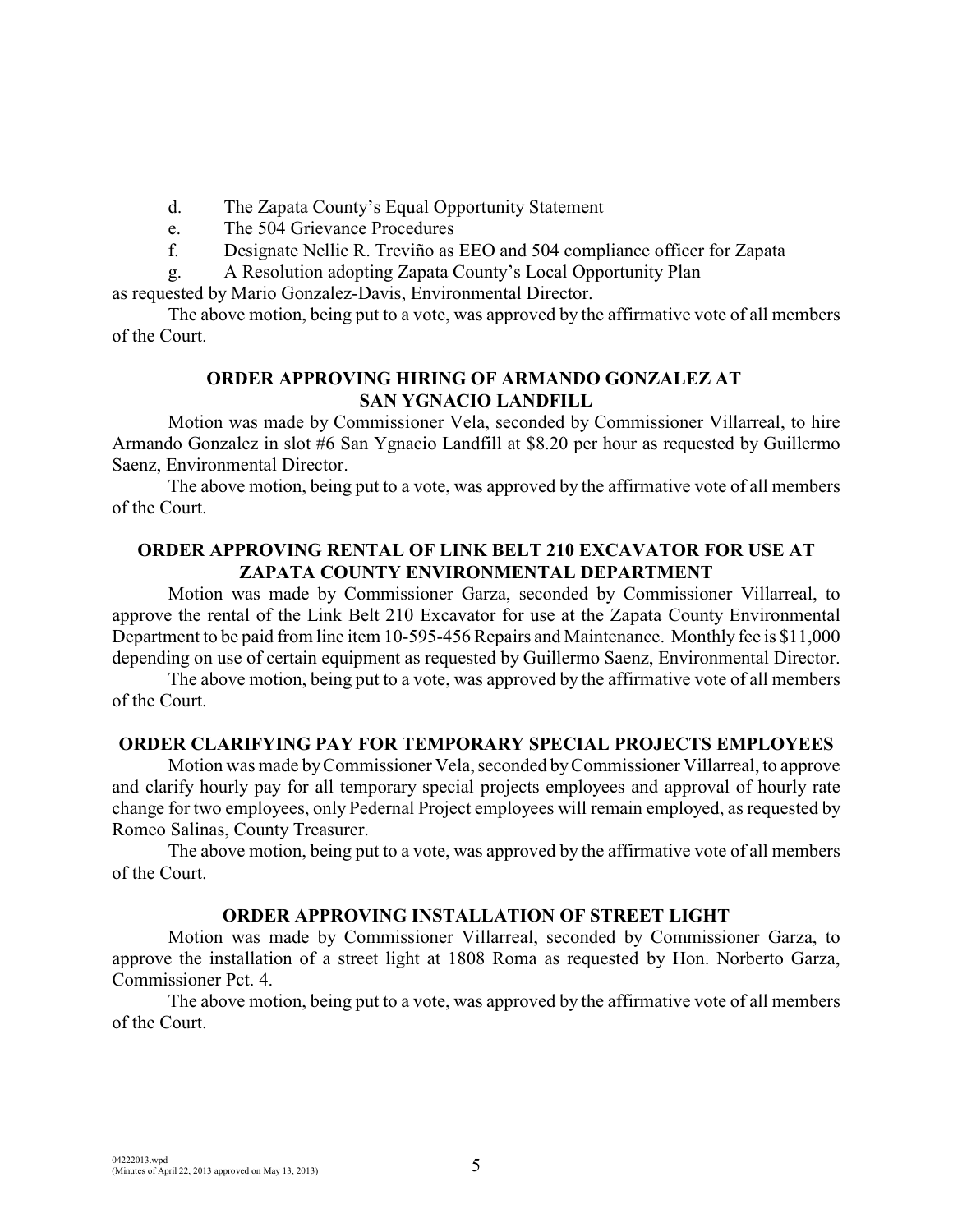### **ORDER APPROVING LINE ITEM TRANSFERS**

Motion was made by Commissioner Villarreal, seconded by Commissioner Garza, to approve the following line item transfers: From: Non-Department 10-409-706 Maintenance / Operation \$3,000.00 To: Non-Department 10-409-465 Co. Property / Repairs \$3,000.00 as requested by Hon. Joe Rathmell, County Judge.

Motion was made by Commissioner Villarreal, seconded by Commissioner Garza, to approve the following line item transfers: From: Revenue Accounts 10-370-801 Royalties \$11,750.00 To: Non-Department 10-595-456 Repairs and Maintenance \$11,750.00 as requested by Hon. Joe Rathmell, County Judge.

The above motion, being put to a vote, was approved by the affirmative vote of all members of the Court.

### **MOTION WAS MADE BY COMMISSIONER VELA, SECONDED BY COMMISSIONER GARZA, TO ENTER INTO EXECUTIVE SESSION**

# **MOTION WAS MADE BY COMMISSIONER VILLARREAL, SECONDED BY COMMISSIONER VELA, TO RETURN TO REGULAR SESSION**

# **ORDER APPROVING TO ADVERTISE FOR POSITION OF INDIGENT CARE PROGRAM DIRECTOR**

Motion was made by Commissioner Vela, seconded by Commissioner Garza, to approve to advertise and initiate process of selection of a replacement for the Indigent Care Program Director as requested by Hon. Joe Rathmell, County Judge.

*Executive Session in requested pursuant to Texas Government Code Title 5, Sub Chapter D, Section 551.074 (Personnel Matters).* 

The above motion, being put to a vote, was approved by the affirmative vote of all members of the Court.

### **ORDER AUTHORIZING MARIO GONZALEZ-DAVIS TO NEGOTIATE PURCHASE OF ADDITIONAL ACREAGE AT COUNTY AIRPORT TO IMPLEMENT THE INSTRUMENT APPROACH**

Motion was made by Commissioner Garza, seconded by Commissioner Vela, to authorize Mario Gonzalez-Davis to negotiate the purchase of additional acreage at the County Airport to implement the instrument approach.

*Executive Session in requested pursuant to Texas Government Code Title 5, Sub Chapter D, Section 551.074 (Personnel Matters).*